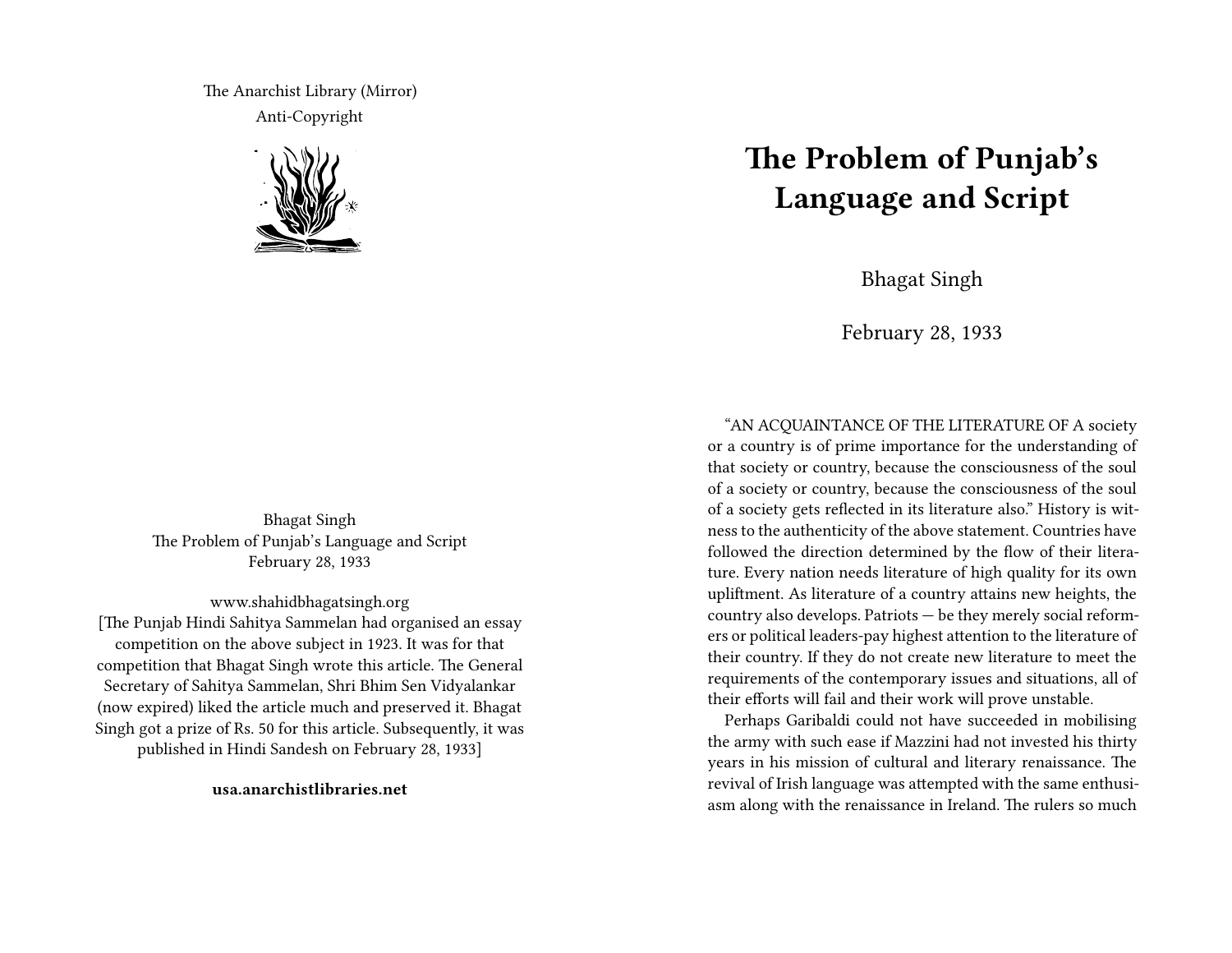wanted to suppress their language for the ultimate suppression of the Irish people that even kids were punished for the crime of keeping a few verses in Gaelic. The French revolution would have been impossible without the literature of Rousseau and Voltaire. Had Tolstoy, Karl Marx and Maxim Gorky not invested years of their lives in the creation of a new literature, Russian revolution would not have taken place, leave alone the propagation and practice of communism.

The same applies to the social and religious reformers. Kabir's ideas have a stable impact because of his literature. Till date, the sweetness and sensitivity of his poems prove captivating to the people.

Exactly the same can be said about Guru Nanak Devji, When the Sikh Gurus started establishing their new order along with the preaching of their beliefs, they felt the need of a new literature and this inspired Guru Angad Devji to evolve the Gurumukhi script. Centuries of continuous warfare and Muslim invasions had dried up the literature of Punjab. The Hindi language was at the verge of extinction. He adopted the Kashmiri script in his search for an Indian language. Later the Adi Granth was compiled by Guru Arjun Devji and Bhai Gurudasji. They took a far-reaching and useful step in this act of creating their own script and literature to perpetuate their beliefs.

Afterwards, as situations changed, the flow of literature also changed. The ceaseless sacrifices and sufferings of the Gurus changed the situation. Whereas we find devotion and self-oblivion in the preaching of the first Guru, and experience a sense of self-effacement in the following couplet:

## **Nanak nanhe ho rahe, jaisi nanhi doob. Aur ghas jari jaat hai, doob khoob ki khoob**

(Nanak asks all to be as humble and insignificant as the doob grass. While all other grasses are burnt down, dood continues to flourish.)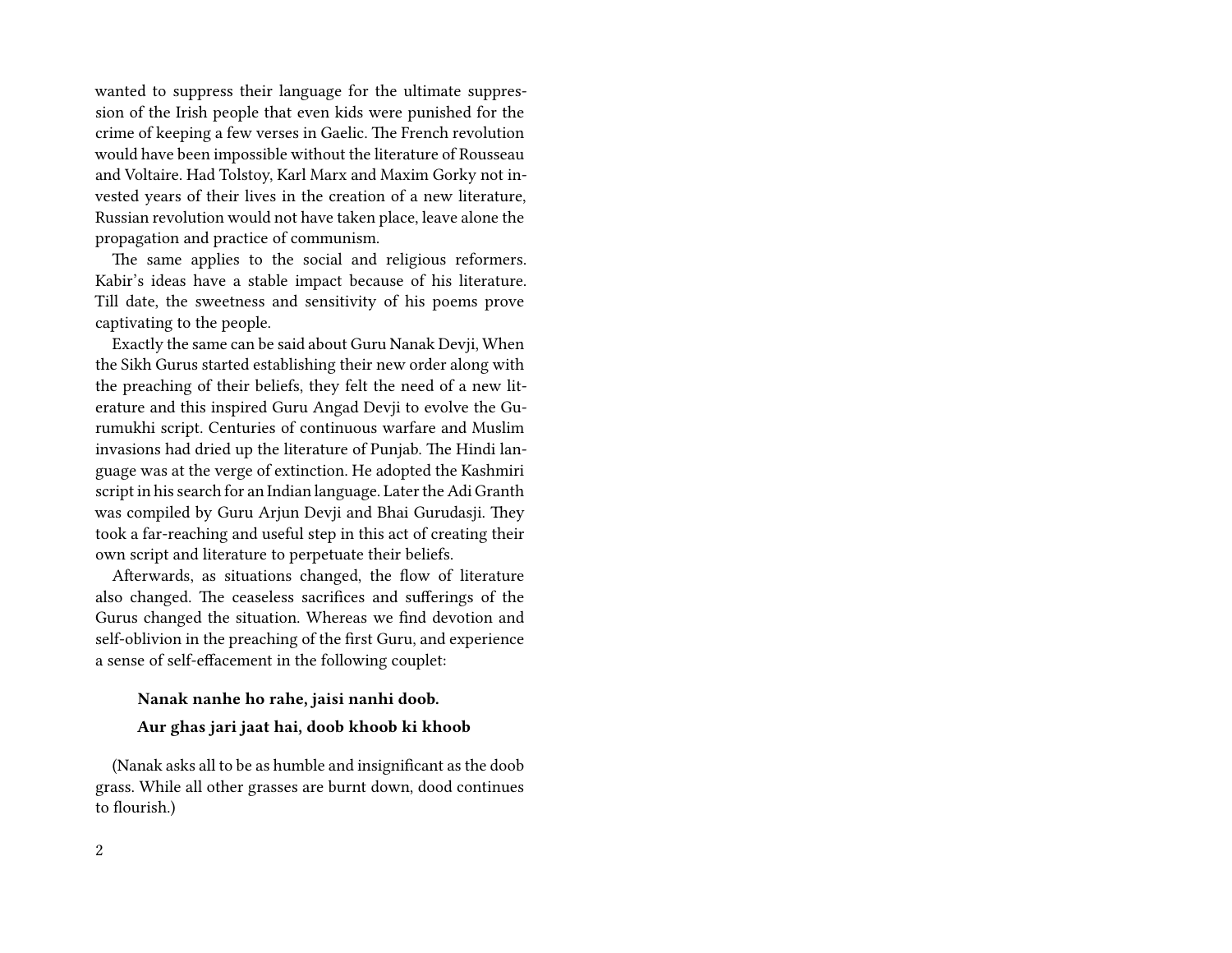We find a sense of fellow-feeling and helpfulness for the oppressed in the preaching of Guru Shri Teg Bahadurji:

**Baanhi jinhan di pakadiye, sir dijiye baanhi na chhodye,**

**Guru Teg Bahadur bolya, dharati pai dharam na chodye.**

(Whomsoever you provide protection, you should be prepared to sacrifice yourself but not that protection. Guru Teg Bahadur asks you not to forsake your religion on this earth.)

After his sacrifice, suddenly, we sense a warrior spirit in the preaching of Guru Gobind Singhji. When he realised that a mere spiritual devotion could not do anything, he started Chandi worship and turned Sikh community into a community of worshippers and warriors by synthesising spiritualism and fighting. We find in his poems (literature) a new spirit. He writes:

**Je tohi prem khelan da chav, sir dhar tali gali mori aav,**

**Je it maarag pair dharijai, sir dijai kaan no dijai.**

(If you are interested in playing the game of love, put your head on your palm and then only enter my lane. In case you put your feet on this path don't fall back, even if you have to loose your life.) And then:

### **Soora so pahchaniye, je lade deen ke het,**

#### **Purja-purja kat mare, kabhu na chhade khet.**

(Only he is brave who fights for the cause of the poor. He may be cut into pieces and may be killed, but he should not leave the field.)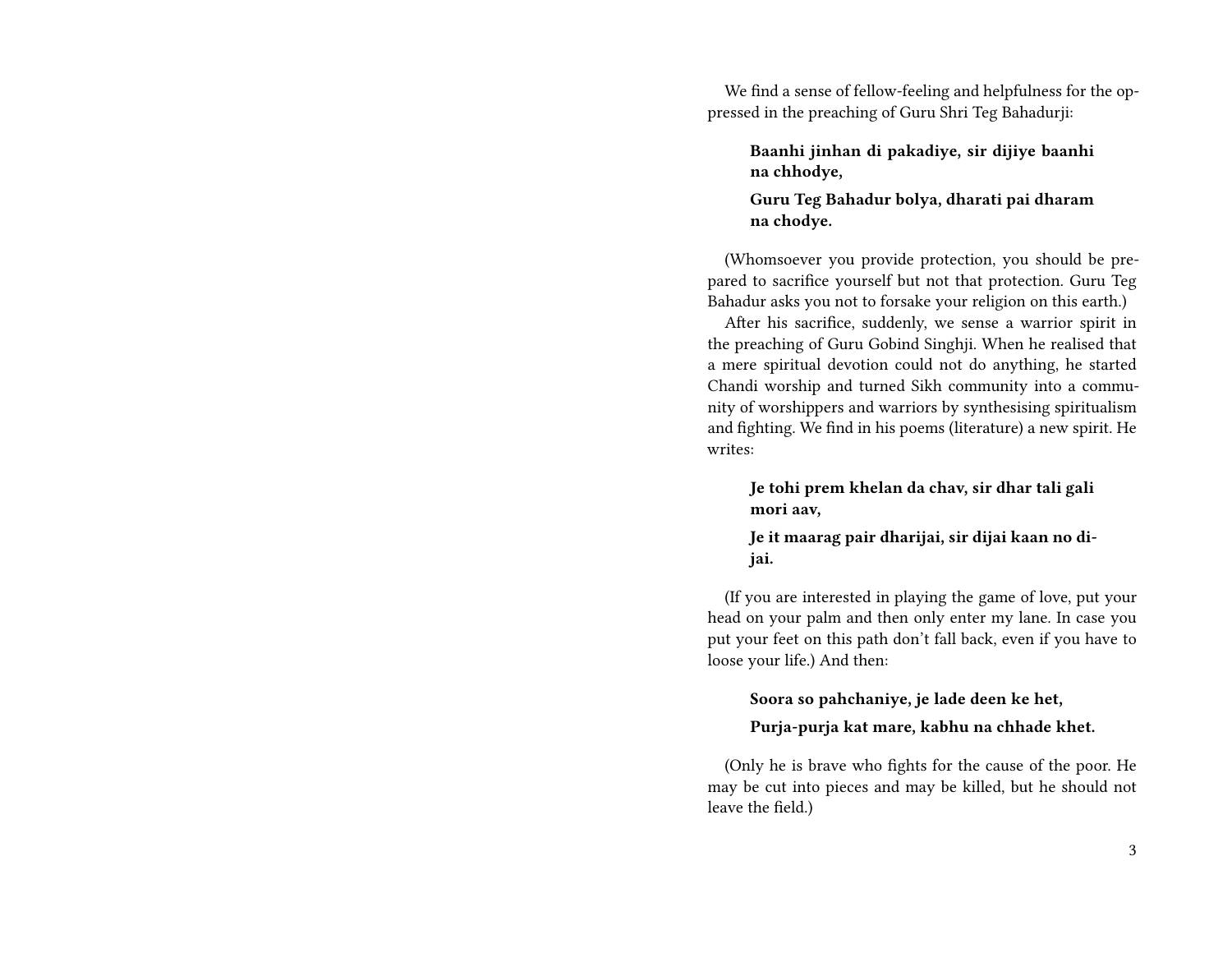And then suddenly, the sword-worship starts.

Carrying the same spirit Baba Banda and other fought Muslim ruler ceaselessly. We find later that when Sikhs are reduced to mere groups of anarchists, declared outlaws, and were continuously compelled to be confined to the forests, no new literature could be created. They had a warrior spirit, a sense of courage and sacrifice and a spirit to continue their war against Muslim rulers, but they could not chalk out their future beyond this . this explains why these warrior groups fought among themselves. It is here that their lack of contemporary spirit worries us. If a warrior and shrewd ruler like Ranjit singh had not emerged afterwards, Sikhs would have gone down bereft of any high ideal or spirit to have mobilised them.

Along with all this, one more point deserves attention. All the Sanskrit literature, put together, failed to revive the Hindu society; new literature had to be written in a contemporary modern language. Till date, we feel only the effect which was created by that literature of contemporary spirit. Even for a person of proper education and comprehension, the hymns of unintelligible Sanskrit and ayats of classical Arabic cannot be as enthusing as is possible by the simple statements in a simple language.

A short history of Punjabi language and literature is sketched out above. Now we turn to our times. Swami Vivekananda in Bengal and Swami Ramtirtha in Punjab were born approximately at the same time. Both were 'great' in the same sense. Both got fame for establishing Indian metaphysics abroad. Swami Vivekanand's mission became a permanent institution in Bengal while Punjab misses a memorial to Swami Ramtirtha. In spite of having significant differences in their thinking, we find strong similarities at the roots. Whereas Swami Vivekananda was preaching Karma Yoga, Swami Ramtirtha was singing in blissfulness: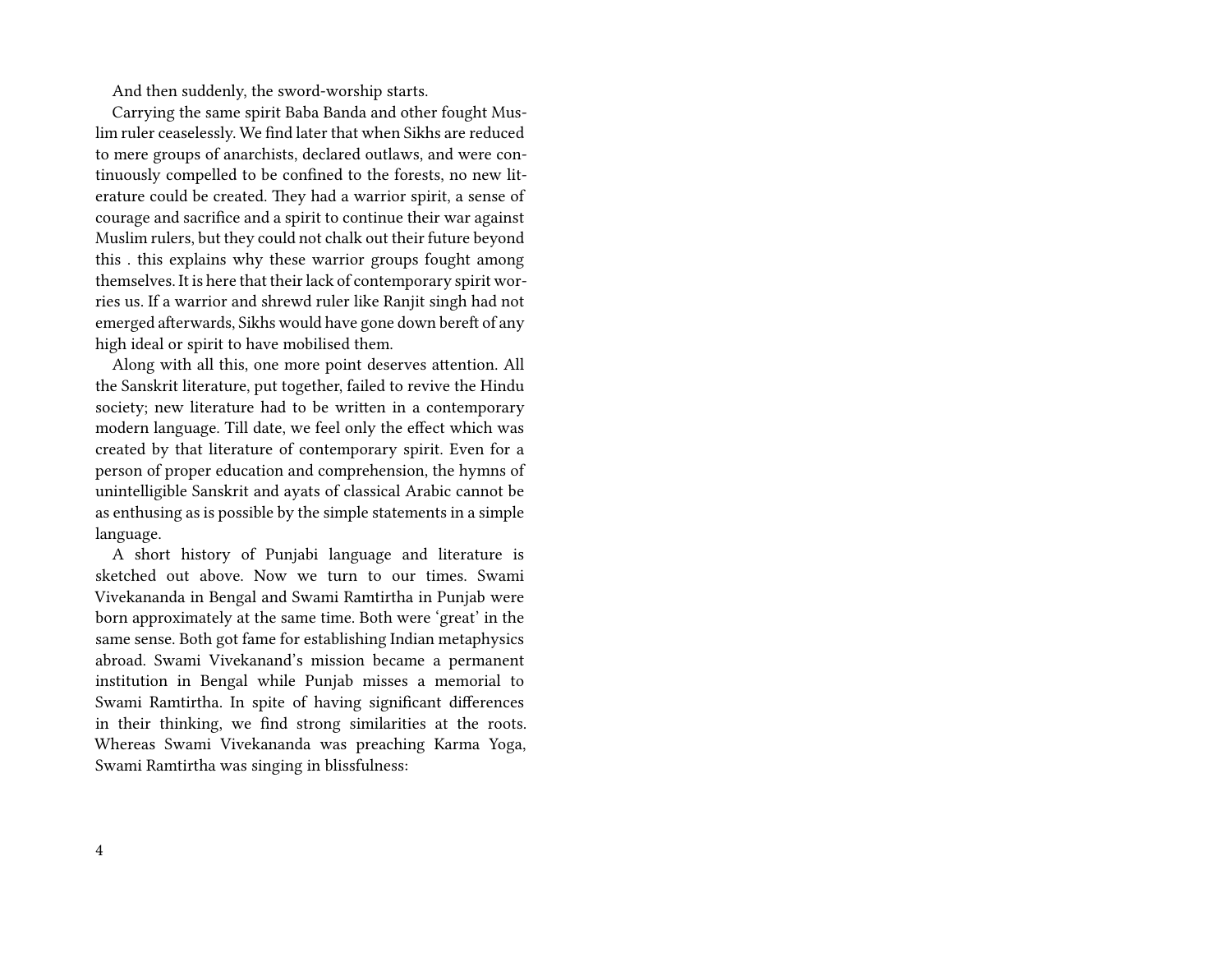And now -a-days brilliant poets like Dard, Mastana, Dewana are enriching the Punjabi's poetry.

It is a pity that such a sweet, such a captivating language has not been adopted even by the Punjabis themselves. They still refuse; and this is the crux of the problem. Everyone backs his arguments on the basis of religious convictions. The only problem concerning the language and script of Punjab is to remove this obstruction, but the hope lies in the increasing literary awareness among the sikhs. Hindu also have it. Why not at all well-meaning people decide by mutual deliberations? This is the only way to arrive at a solution. The question can attended to by renouncing religious considerations. It should be attempled accordingly and the recognition of Punjabi language of a journal like Prem of Amritsar. This way the problem is resolved. After the elimination of this irritant, Punjab will have such beautiful and 'quality' literature that it will also be counted among the good language of India.

**Ham rukhe tukade khayenge, Bharat par ware jayenge,**

**Hum sukhe chane chabayenge, Bharat ki baat banyenge,**

**Ham nange umar bitayenge, Bharat par jaan mitayenge.**

( We shall subsist on crumbs but sacrifice ourselves for bharat, We shall go naked the whole life, but offer our lives for Bharat.)

Several times, he wept while seeing the setting sun in America, and said:" Now you are rising in my beloved country. Drop my tears like dew-drops over beautiful water-fed fields of India." Such a great devotee of the country and God was born in our province and , if we do not have even a single memorial to him, what else could explain that, except our literary backwardness?

This we feel at every step. Many great men born in Punjab, who are comparable to Shri Devendra Thakur and Keshav Chandra Sen of Bengal, but we did not respect them and easily forgot them after their deaths-for example, guru Gyan Singhji, etc. We find only one reason on bottom, and that is the total lack of literacy interest and awakening, The truth is that no country or community can progress without its literature. But language is the primary need of literature and this is absent in Punjab. In spite of releasing this handicap for long, the question of language has still remained unresolved. The main reason behind this is the unfortunate communalisation of language in our province, in other provinces, we find that Muslims have fully adopted their provincial languages. In the literary world of Bengal. Poet Nazrul-Islam is a shining star. Latif Hussain 'Natwar' is prominent among the Hindi poets . the same is true of Gujrat also.

But Punjab is unfortunate. Here ,even Hindus and Sikhs are not united, leave the Muslims alone.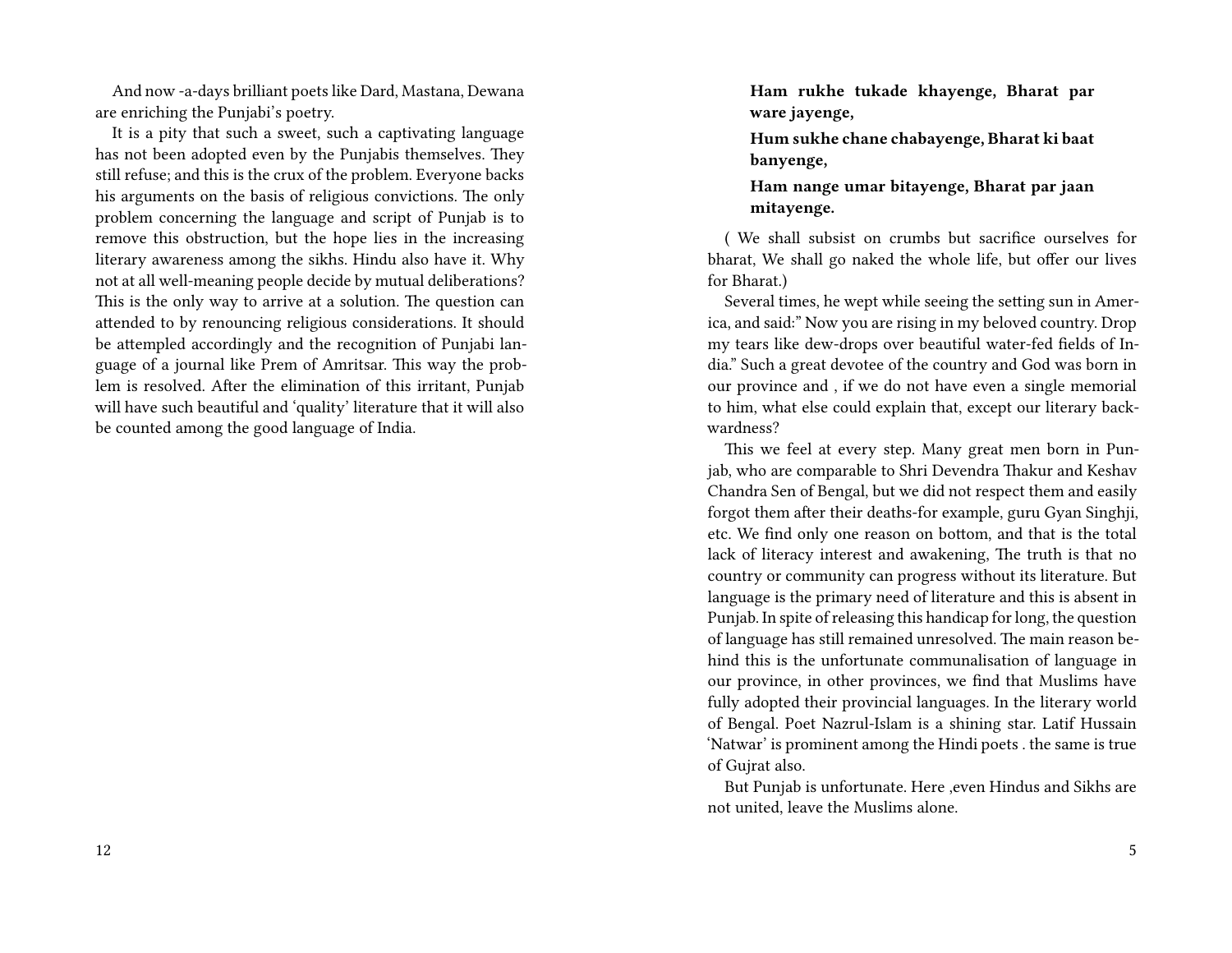Punjab should have been the language of Punjab, like other provinces, but since this has not happened, as this question is a spontaneous question, Muslims have adopted Urdu. Muslims totally lack Indianness, therefore they want to prorogate Arabic script and Persian language. While failing to understand the importance of Indianness in the whole of India, they fail to understand the importance of one language, which could only be Hindi. That is why they keep repeating the demand for Urdu like a parrot and take an isolated position.

Then comes the turn of the Sikhs. Their whole literature is in the Gurumukhi script. Hindi is very there as a component, but Punjabi constitutes the main component. Therefore, the Sikhs adopted Punjabi written in Gurmukhi as their language. They could not leave that at any cost. They embraced that by making it a communal language.

The Arya Samaj emerged on the other side. Swami Dayanand propagated the feeling for the spread of Hindi throughout Bharatvarsha. Hindi became a religious component of the Arya Samaj movement. These religion attachment benefited the language in one way. That is , while Sikh staunchness secured Punjabi, the insistence of Arya Samajists helped Hindi secure a place of its own.

In the early days of Arya Samaj movement, the Sikhs and Arya Samajists used to have religious gathering at the same place. At that time they had no feelings of being different, but afterwards, a few sentences of Satyartha Prakash caused malice and mutual hatred. The Sikhs, swept in the same stream, started hating even Hindi as well. Other did not take even notice of it.

Afterwards, it is said, an Samaji leader, Mahatma Hansrajji held consultations with many leaders and proposed that if they accept the Hindi script, he would get the Punjabi language in Hindi script, he would get the Punjabi language in Hindi script reognised in the University. But they could not understand the importance of this proposal because of their narrowmindedness and absence of literary awareness. At this moment, **Lam lakkhan to karoran de shah vekhe Na musafiran koi udhar dende, Dine raatin de kuch dere, Na unhan gulan di vasana te Bhauren bahande gulan di vasana te Na sappan de muhan te koi pyar denda, Gauhar same salook han jyuadya de Moyan giyan un tar koi visar denda.**

(i have seen armies of lakhs of millionaires. No one gives loan to the passers-by who never stay, never reside at one place. No one trust them. Black — beetles sit on flowers because of their smell. No one gives love at the hoods of the snakes. O Gauhar, good behavior and welcome is for those who are alive, but everyone says good-bye at the time of death.)

**Jeev jyudiyan nu kyon marna ae Jekar nahintu moyan nn jiaun joga, Ghar aaye sawali nu kyon ghurna ae Jekar nahin tu hatthin khair joga; Mile dilan tu bichhadyan nu milaun joga, Gauhar barhiya rakh band khaane Jekar nahin tu nekiyan kumaun joga.**

(why kill living beings when you are not able bring the dead back to life? Why do you stare at the beggar who has come to your door when you are not able to give him something? Why break the union of hearts if you are not able to reunite hearts that are separated? O Gauhar, if you cannot do go to others, then keep your good food and room closed.)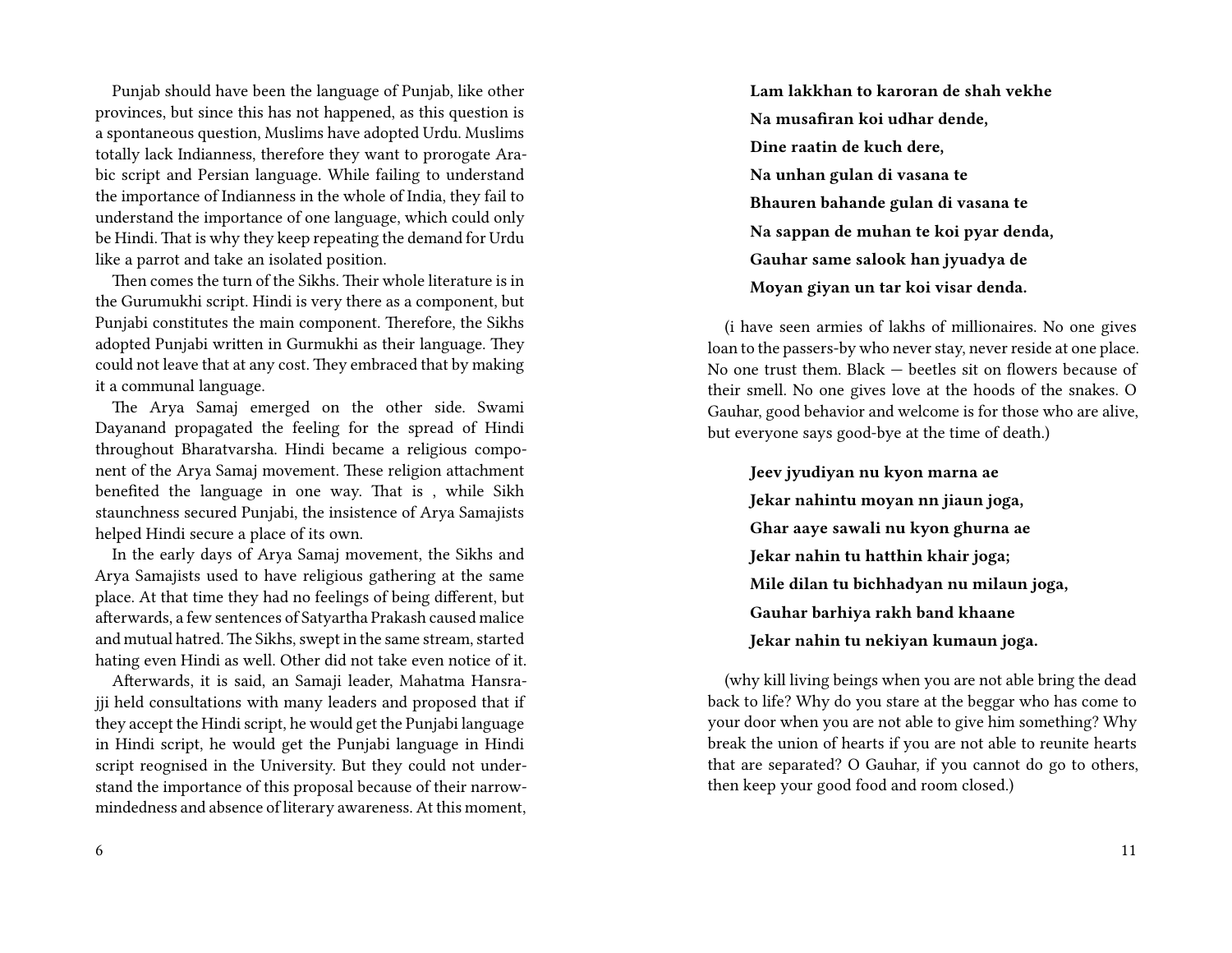Even beautiful Hindi poems cannot cast an impression comparable to this, as they have not yet made a place right in the hearts of the people. They still seem somewhat alien. It is so because Hindi is based on Sanskrit. And the Punjab has gone farther away from that. Persian has maintained its dominance in Punjab to a large extent. For example, a collection of things become 'cheezan' here instead of 'cheezain'. This principle prevails throughout. What is being emphasised here is that Hindi is still far from Punjabi heart in spite of being close to Punjabi; of course, Punjabi will come closer to Hindi when it will adopt the Hindi script attempt creating its literature.

By now almost every major issue has been discussed here. Only one thing now remains to be said. Many people argue that the Punjabi language lacks sweetness, beauty and emotions. This is absolutely baseless. Only recently the sweetness, beauty and emotions. This is absolutely baseless. Only recently the sweetness of this song hypnotised Kavindra Ravindra:

## **Lachhiye, jitthe tu pani doliya, Utthe ug paye sandal de boote.**

( o Lachhi, where you split water at that place sandlewood trees have sprouted.)

many more examples could be cited. Is the following couplet even the least inferior to the poems of any other language?

#### **Pipal de pattya ve kehi khadkhad layee ae,**

#### **Patte jhade purane hun rut navayan di aayee ae.**

(Pipal leaves, why are you making noise?

The old leaves have fallen and the season for new leaves has come.)

And when Punjab is sitting alone or in the group, will any other language move them to the extent these lines of Gauhar can:

three views prevail in Punjab. Firstly, there is strong attachment for urdu among the Muslims; secondly, for Hindi among Arya Samajis and certain other Hindus; and thirdly, for Punjabi.

It will not be important here to deal with all the languages one by one. First of all, we shall consider the Muslims view. They are staunch supporters of Urdu. At the present time, this language is dominant in Punjab. This is also the language of the court. Then some Muslims say that Urdu scripts saves space. This may be quite right, but the most important question before us at this juncture is to make India a unified nation, but this cannot be done all at once. For this we have to move step by step. If we cannot adopt one language for the whole of India at the moment, we should at least adopt one script. The urdu script cannot be called a perfect one and the most important point is that it is based on the Persian language. The flights of imagination of urdu poets- even if they are hindi (Indian)- reach the saaqis (bar-maids) of Persia and date palms of the Arbs countries. Kazi Nazrul-Islam's poems refer to Dhurjate.vishwamitra and Durvasa quite frequently, but our Punjabi Hindi-Urdu poets could not even think of them. Is it not a matter which makes one sad? Their ignorance of Indianness and Indian literature is the main reason of this. When they cannot imbibe Indianness, how can their literature make us Indian? Students confined to the study of urdu cannot attain the knowledge of the classical literature of India. It is not that these texts cannot be translated into a literary language like urdu, but it will be usefull only to a persian in hia pursuit concerning Indian literature.

It will Suffice to say in support of the above statement that when simple words like Arya and Swarajya are written as 'Ariya' and ;swarajia', what will happen to the deep metaphysical topics? Only a few days back, a government translator, using the urdu script, mistook sage Nachiketa as 'neechi Kutia' which can be translated as a 'bitch of low origin', while translating an Urdu book Qaumen kis Tarah Zinda Rah Sakti